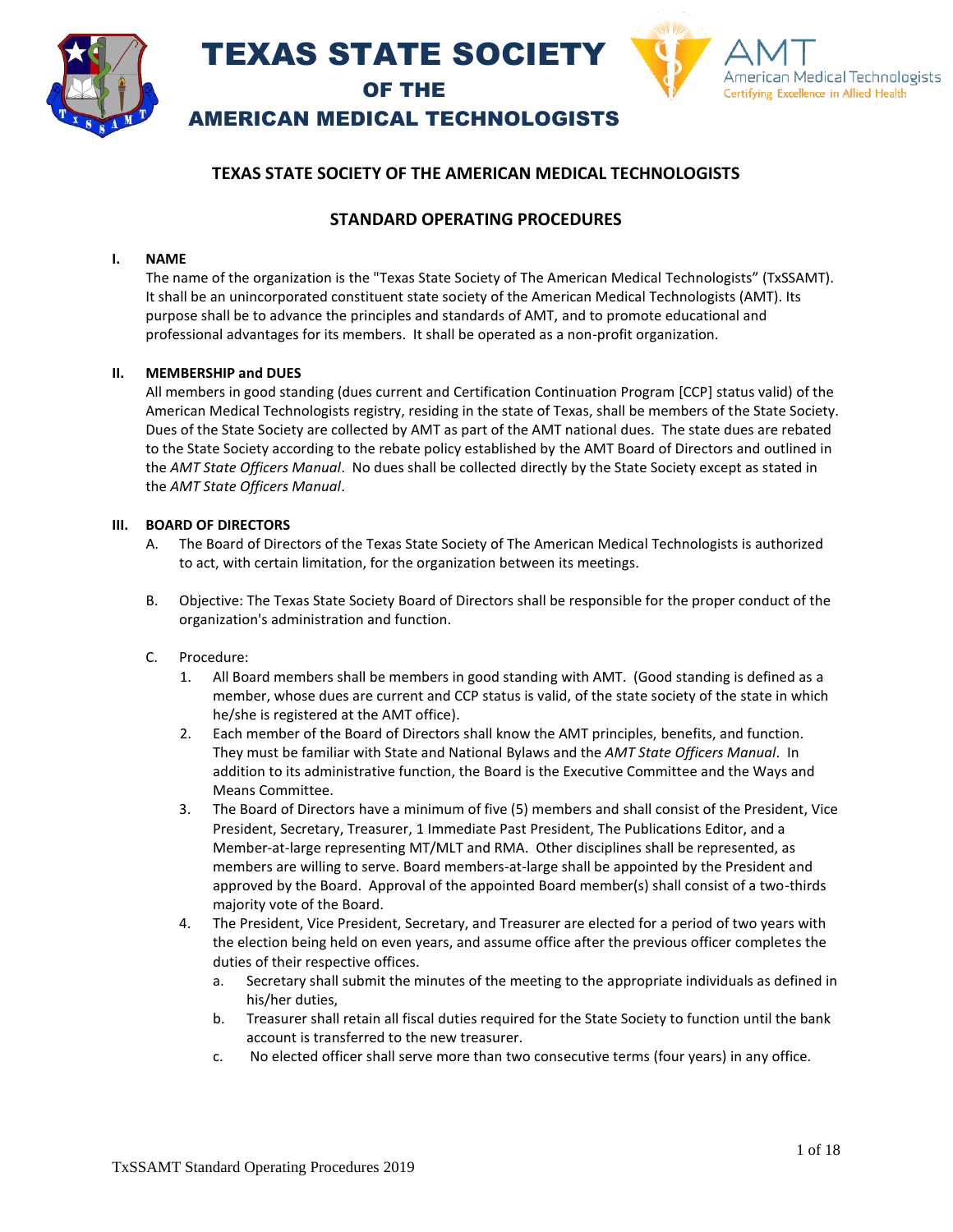



### AMERICAN MEDICAL TECHNOLOGISTS

- 5. The Publications Editor shall be appointed by the State Society President, with the approval of the Board, and shall act as the chairperson of the state Publication Committee. Approval of the appointed Editor shall consist of a two-thirds majority vote of the Board.
- 6. The Board of Directors may elect a Chairperson of the Board. The Chairperson of the Board shall preside over the Board of Directors meetings and serve as an impartial moderator.
- 7. The President, with the assistance of the Secretary, shall prepare an agenda for the Board of Directors' meetings and distribute it prior to the call to order of said meeting.
- 8. The Secretary shall prepare the permanent record of the minutes of the board and business meetings.
- 9. Each Officer and Board member shall be responsible for the transfer of his accounts, records, and State Society equipment to his successor.
- 10. Should any Board member absent themselves for two consecutive meetings of the Board, either regular or special, without valid cause in the opinion of the Board of Directors, or be guilty of acts or omissions detrimental to the best interest of the State Society, their office may be declared vacant on vote majority of the other members of the Board of Directors. Any vacancy of Board members, excluding vacancy in the office of President, may be filled by appointment by the Board.
- 11. The Board of Directors shall hold a minimum of two (2) board meetings a year.
- 12. A majority of Board of Directors shall constitute a quorum for the transaction of business at any meeting of the board, with the exception of those items requiring two-thirds majority vote of the Board.

### **IV. OFFICERS**

### A. **CHAIRPERSON OF THE BOARD**

- 1. The Chairperson of the Board shall know the AMT principles, benefits, and function and inform the State Society members. The Chairperson must be familiar with State and National Bylaws and the *AMT State Officers Manual*.
- 2. The Chairperson of the Board shall be elected by the State Society Board of Directors by majority vote in agreement with the Texas State Society of American Medical Technologists Bylaws.
- 3. Duties
	- a. Shall be responsible for conducting the office in strict accordance with National and State Bylaws, and the administrative policies outlined in the *AMT State Officers Manual*.
	- b. Shall preside over the Board of Directors meetings and serve as an impartial moderator.
- 4. Procedures
	- a. Presides at all Board meetings.
		- 1) Calls the meeting to order at the designated time.
		- 2) Preserves order through the meeting.
		- 3) States each motion clearly after it has been seconded and before allowing discussion.
		- 4) May vote when the vote is by ballot, or in case of a tie vote.
		- 5) Decides all parliamentary questions using Robert's Rules of Order.
- 5. Signs and forwards the minutes of the meeting received from the President, to the Executive Councillor and the District Councillor within 30 days of the meeting date.

### B. **PRESIDENT**

- 1. The President shall know the AMT principles, benefits, and function and inform the state members. The President must be familiar with State and National Bylaws, the Texas State Society of the American Medical Technologists Standard Operating Procedures (SOP) and the *AMT State Officers Manual*.
- 2. The President is elected by the membership for a period of two years with the election being held on even years.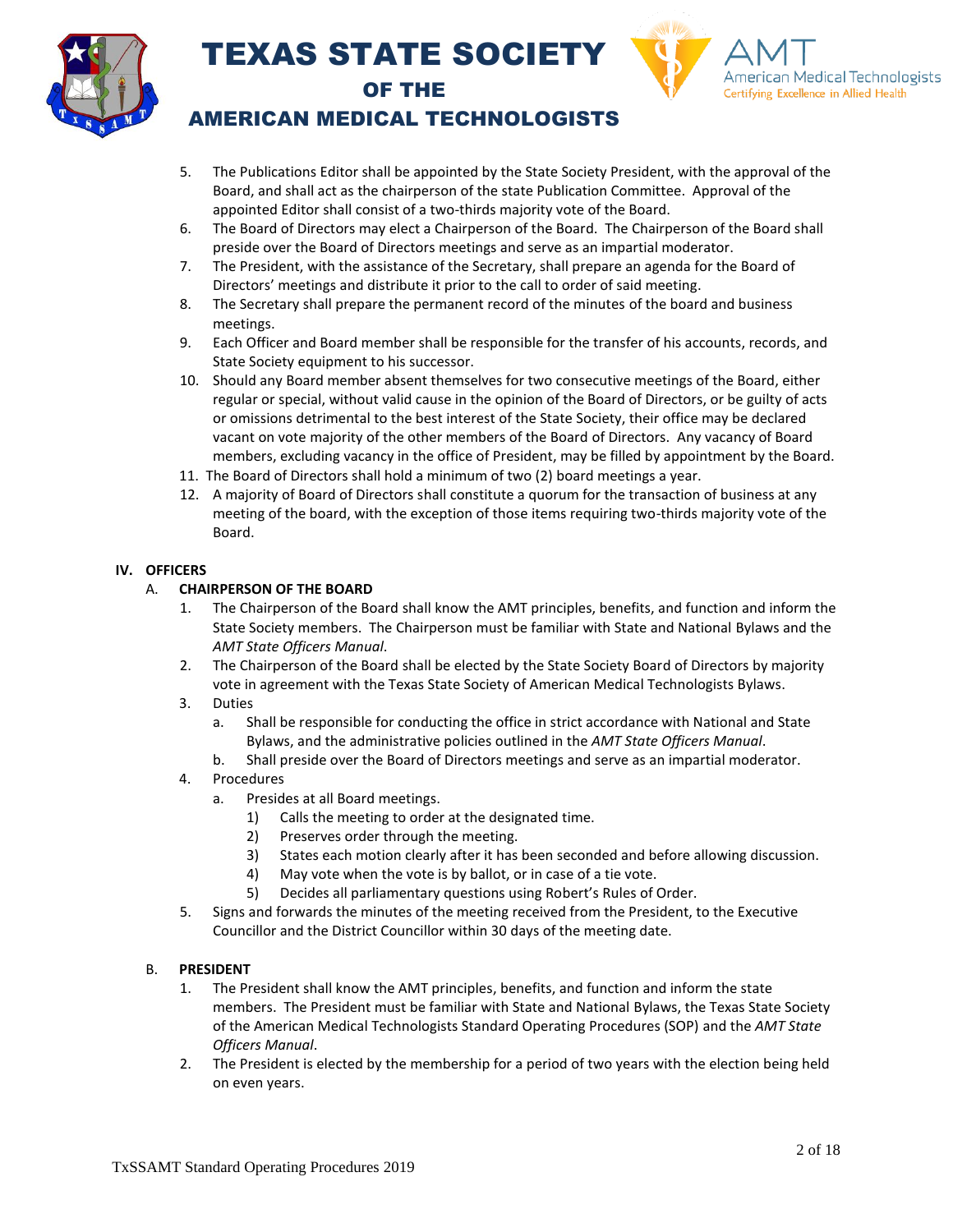



### AMERICAN MEDICAL TECHNOLOGISTS

- 3. Duties
	- a. Shall be responsible for conducting the office in strict accordance with National and State Bylaws, the Texas State Society of the American Medical Technologists Standard Operating Procedures (SOP) and the administrative policies outlined in the *AMT State Officers Manual*.
	- b. Shall be responsible for all State Society funds and for State and National property.
	- c. Shall conduct at least the minimum required meetings each year.
	- d. Shall be responsible for the State Society publication.
	- e. Shall promote the best interests of both the State Society and AMT by cooperating and communicating with its Officers, Councillors, and members.
- 4. Procedures
	- a. Presides at all state business meetings.
		- 1) Prepares the agenda with the assistance of the Secretary in advance of the meeting. List the names of the chairpersons who shall submit reports at the meeting.
		- 2) Calls the business meeting to order at the designated time.
		- 3) Preserves order throughout the meeting.
		- 4) States each motion clearly after it has been seconded and before allowing discussion.
		- 5) Stands while putting the motion to vote and announcing the results.
		- 6) May vote when the vote is by ballot, or in case of a tie vote.
		- 7) Signs the business minutes, signs the board meeting minutes if serving as chairperson of the Board and forwards to the District Councillor and Executive Councillor within 30 days following the meeting.
		- 8) Shall ascertain that the following material is available at each meeting, including, but not limited to
			- a) *AMT State Officers Manual*
			- b) National Bylaws
			- c) State Bylaws
			- d) Membership Roster
			- e) Continuing Education (CE) Roster, if scientific sessions are presented
			- f) Minutes from the previous meeting
			- g) Robert's Rules of Order
			- h) Texas State Society of the American Medical Technologists Standard Operating Procedures (SOP)
		- 9) Shall see that a State Society meeting shall not be scheduled three weeks prior to or after a district or national meeting.
		- 10) Shall sign the board minutes and forward to the Chairperson of the Board within 30 days following the meeting date. The minutes shall include, but not limited to, the Treasurer's report, committee reports, audit report, copy of attendance roster [District Councillor only], and a copy of the scientific program, if applicable.
			- a) Minutes with attachments to the Chairperson
			- b) Minutes with attachments to the Executive Councillor
			- c) Minutes with attachments to the District Councillor
	- b. Shall appoint a chairperson subject to Board approval for each of the State Society committees, including, but not limited to
		- 1) Audit
		- 2) Awards
		- 3) Convention and/or Scientific
		- 4) Legislative
		- 5) Membership/Student Activities
		- 6) Nominating
		- 7) Publicity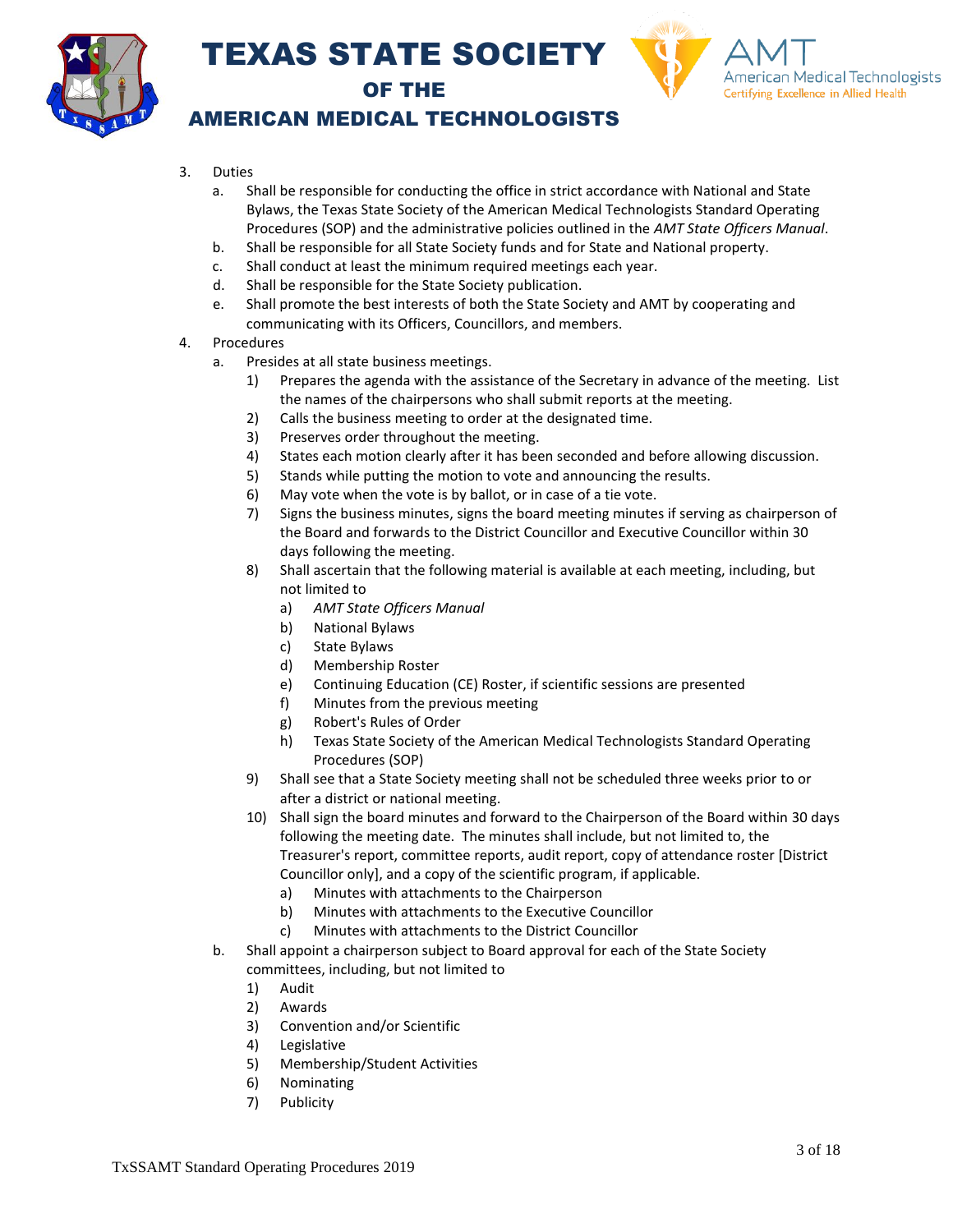



### AMERICAN MEDICAL TECHNOLOGISTS

- 9) Publications
- 10) Continuing Education
- c. Serves as an ex-Officio member at all committees except the Nomination Committee.
- d. Co-signs reimbursement and remittance forms and shall monitor financial status.
- e. Obtains permission from the District Councillor to purchase state society equipment which exceeds \$500 in cost.
- f. Shall ascertain that the State Society publication is distributed to all members, the Publication Councillor, Executive Councillor, and National Councillors at least twice a year and meets the required deadlines of May15, August 31 (optional), and November 15; if the deadline dates cannot be met then the AMT Publication Committee is notified within fifteen (15) days of the deadline dates; and ascertain that the publication is received within thirty (30) days after the original deadline.
- g. Submits the required reports to the District Councillor according to the designated schedule, including but not limited to, yearly inventory of state society equipment, quarterly report, and request for joint meetings/district seminars.
- h. Reports any incident detrimental to AMT or the State Society to the District Councillor.
- i. Submits the required reports to the AMT Home Office according to the designated schedule, including but not limited to State Society News Report and yearly audit report.
- j. Shall see that the guidelines established for Bylaws changes are followed.
- k. Decides all parliamentary questions using Robert's Rules of Order.
- l. Shall submit an annual list of officers and board members to the AMT office.
- m. Provides the Editor with a President's Message for publication in the State Society Publication meeting the established deadlines for submissions.
- n. Nominates one person for the Chester B. Dziekonski Educational Grant. This person is to be a member attending the national meeting for the first time.
- o. Biannually or every other year may, at his/her discretion, give one member the State Society President's Award for a member who has provided continued outstanding service to the State Society.
- p. Shall fill vacated office positions with the approval of the Board until the next election.
- q. Is directly responsible for the membership and nominating committees.
- r. Shall review the State Society Bylaws and forward copies to the District Councillor and the Judiciary Councillor, annually.
- s. Shall submit information for the AMT "Hall of Memories".
- t. Shall assist in determining the "Texas Hall of Fame" candidate.
- u. Shall be responsible for the annual audit.
- v. Shall submit all scientific seminar sign in sheets to the AMT Office Department of Education for documentation of continuing education credit.
- w. Shall communicate with the AMT Webmaster.
- x. Shall verify that membership dues and CCP status are current for officers, board of directors members.
- y. Shall submit a delegate list to the AMT office, and verify current membership and CCP status, if applicable.

#### **C. VICE PRESIDENT**

- 1. The Vice President shall know the AMT principles, benefits, and function and inform the state members. The Vice-President must be familiar with State and National Bylaws, the Texas State Society of the American Medical Technologists Standard Operating Procedures (SOP) and the *AMT State Officers Manual*.
- 2. The Vice President is elected by the membership for a period of two years with the election being held on even years.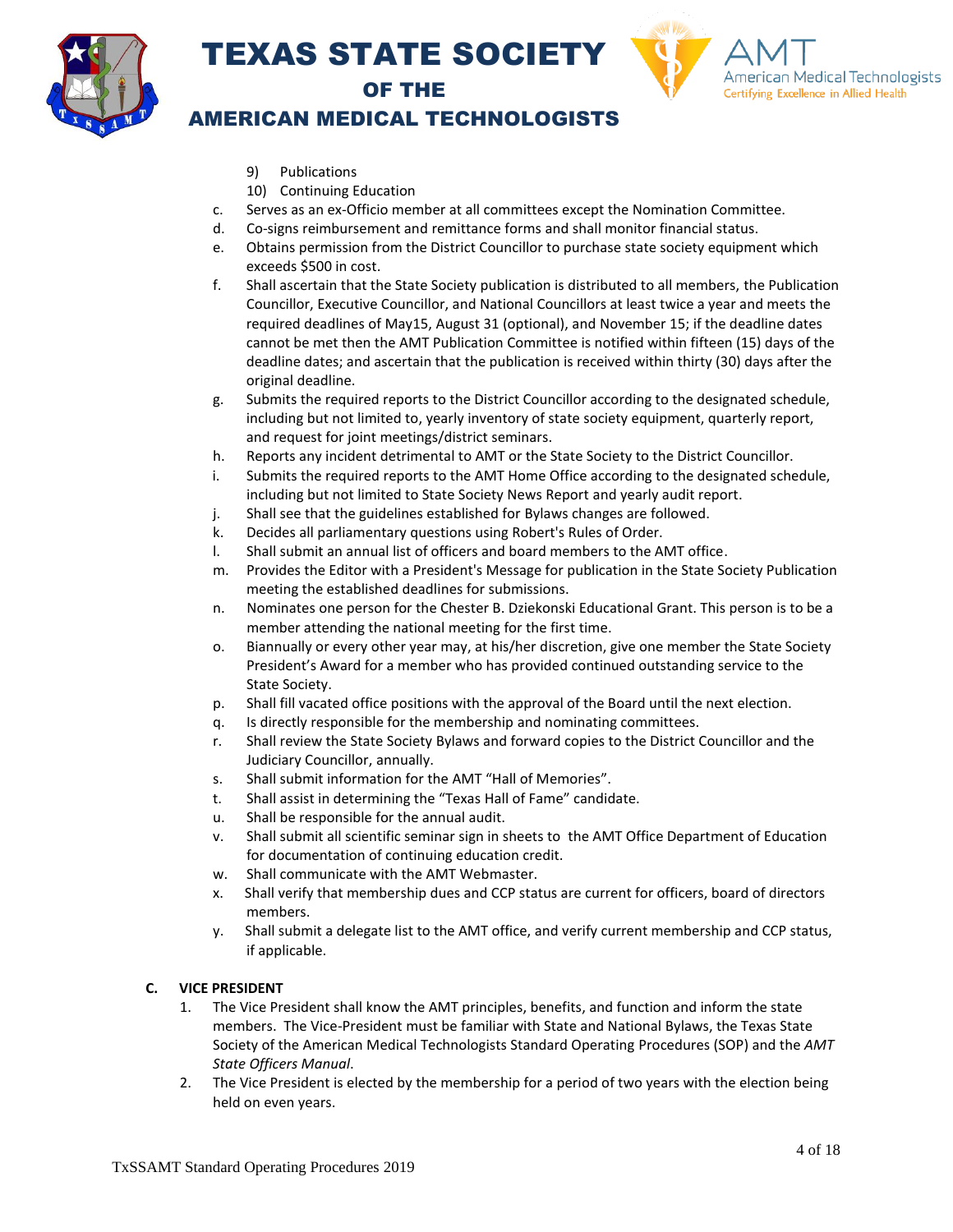



### AMERICAN MEDICAL TECHNOLOGISTS

- 3. Duties
	- a. Shall be responsible for conducting the office in strict accordance with National and State Bylaws, the Texas State Society of the American Medical Technologists Standard Operating Procedures (SOP) and the administrative policies outlined in the *AMT State Officers Manual*.
	- b. Shall promote the best interests of both the State Society and AMT and cooperate and communicate with its Officers, Councillors, and members.
	- c. Shall preside at all state business meetings in the absence of the President.
	- d. Shall be familiar with the responsibilities and duties of the President.
	- e. Shall assume the duties of the President if the President is unable to continue to carry on the duties of the office or resigns.
	- f. Shall exercise executive supervision over all state committees except the Membership committee.
- 4. Procedures
	- a. Aids and assists the President with committee assignments and other State Society functions.
	- b. Maintains the Attendance Roster at the Business meetings and acts as credential chairperson.
	- c. May officiate as the State Society's official host to honored guests and speakers, and arrange for their proper welcome, accommodations, and departure.

### D. **SECRETARY**

- 1. The Secretary shall know the AMT principles, benefits, and function and inform the state members. The Secretary must be familiar with State and National Bylaws, the Texas State Society of the American Medical Technologists Standard Operating Procedures (SOP) and the *AMT State Officers Manual* and be well informed in parliamentary procedure.
- 2. The Secretary is elected by the membership for a period of two years with the election being held on even years.
- 3. Duties
	- a. Shall be responsible for conducting the office in strict accordance with National and State Society Bylaws, the Texas State Society of the American Medical Technologists Standard Operating Procedures (SOP), and the administrative policies outlined in the *AMT State Officers Manual*.
	- b. Shall promote the best interests of both the State Society and AMT and cooperate and communicate with its Officers, Councillors, and members.
	- c. Shall maintain complete permanent records of all of the State Society activities in an efficient and orderly manner.
	- d. Shall be accountable to the President for all State Society or National property in their possession, including but not limited to, the State Society laptop computer(s).
	- e. Shall be responsible to notify all state society members of the time and place of meetings at least thirty (30) days in advance of meeting, furnishing notices to AMT Executive Councillor, District Councillor, State President, and Publications Editor.
	- f. Shall handle correspondence in an efficient manner in accordance with the policies of AMT, the State Society Board, and the State President.
	- g. Shall prepare copies of all meeting minutes, which are to be signed by the Secretary and verified as being complete, true and correct by the signature of the State Society President. Minutes of the meeting shall be distributed to the Board members within 30 days following the meeting date.
	- h. Shall in the absence or incapacity of the Vice President, administer the duties of that office.
- 4. Procedures:
	- a. Makes a record of all transactions at each meeting and presents the minutes for approval at the next meeting. The minutes shall include, but not limited to,
		- 1) The name of the State Society,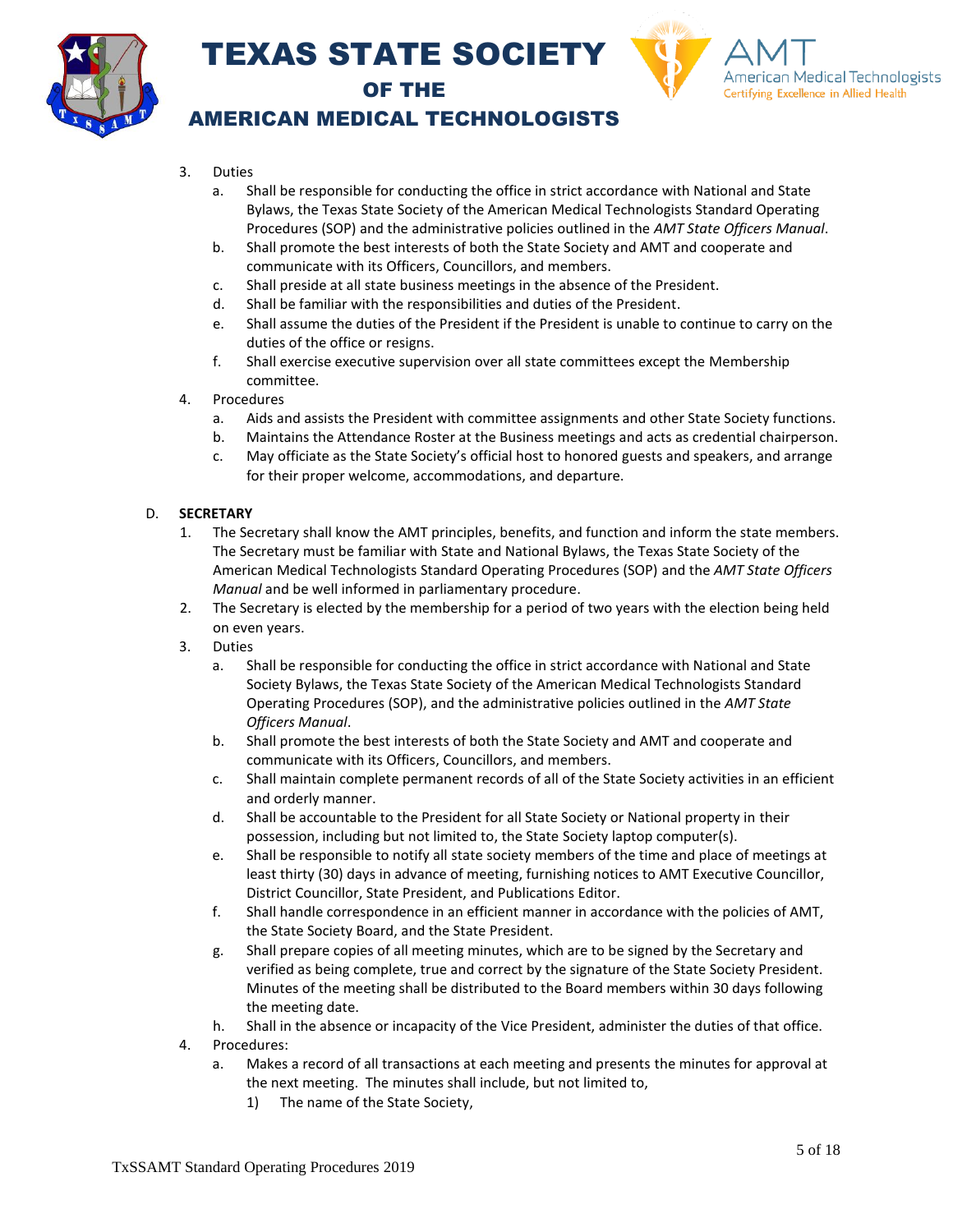





### AMERICAN MEDICAL TECHNOLOGISTS

- 2) Type of meeting,
- 3) Date and time of the meeting,
- 4) Place of the meeting,
- 5) The presence or absence of the Officers and Board Members,
- 6) Number of members present by discipline and/or guests present,
- 7) Disposition of the previous meeting minutes,
- 8) Report of all committees (attach written reports),
- 9) All motions and the outcome of the motion,
- 10) Points of order and appeals,
- 11) Time of adjournment,
- 12) Announcements of the next meeting date, time and place.
- 13) Attachments to the minutes shall include, but not limited to,
	- a) Treasurer's report,
	- b) Annual Audit Committee report
	- c) Copy of the **final** printed program.
	- d) Attendance roster with signatures [copy to District Councillor only, original]
	- e) Copies of the CE rosters (with participating members' signatures).
	- f) Committee reports
- b. Signs the Original Minutes.
- c. Prepares the minutes for distribution.
	- 1) Send[s] 4 copies of the minutes with his/her signature to the President within fourteen days (14) after the meeting date. The President shall send signed copies to the Chairperson of the Board for signature. The Chairperson of the Board shall send signed copies to the District Councillor and the Executive Councillor within 30 days of the meeting.
	- 2) Copies of the minutes with attachments shall be submitted to the Board members within thirty (30) days after the meeting date.
- d. Is responsible for the submission of the original CE roster with signatures and a copy of the **final** printed scientific program to AMTrax.
- e. Assists the President in preparing an agenda by submitting a statement of unfinished business to come before each meeting.
- f. Have on hand for reference at each meeting a copy of the State Bylaws, Robert's Rules of Order, Minutes of the Previous Meeting, the Texas State Society of the American Medical Technologists Standard Operating Procedures (SOP), and a list of all standing committees and special committees.
- g. Conducts the official correspondence of the organization under the direction of the President.
- h. Is responsible to send out notices of Board and other meetings to all State Society members, the Executive Councillor, and District Councillor at least thirty (30) days prior to the meeting.
- i. Sends out ballots to all State Society members to be returned to the Chairperson of the Board postmarked no later than 30 days prior to the meeting where ballots shall be counted. Ballots are to include all nominations made at the spring meeting either from the Nominating Committee or the Membership.
- j. Counts the rising vote when requested by the President.
- k. Records retention minutes, forever (without attachments and attendance sheets); attachments 2 years.

#### **NOTES:**

- A. Copies of the minutes with attachments shall be electronically mailed to the Executive Councillor and District Councillor.
- B. Full names should appear in the minutes, e.g. Mary Jones, neither Ms. Jones nor Mary.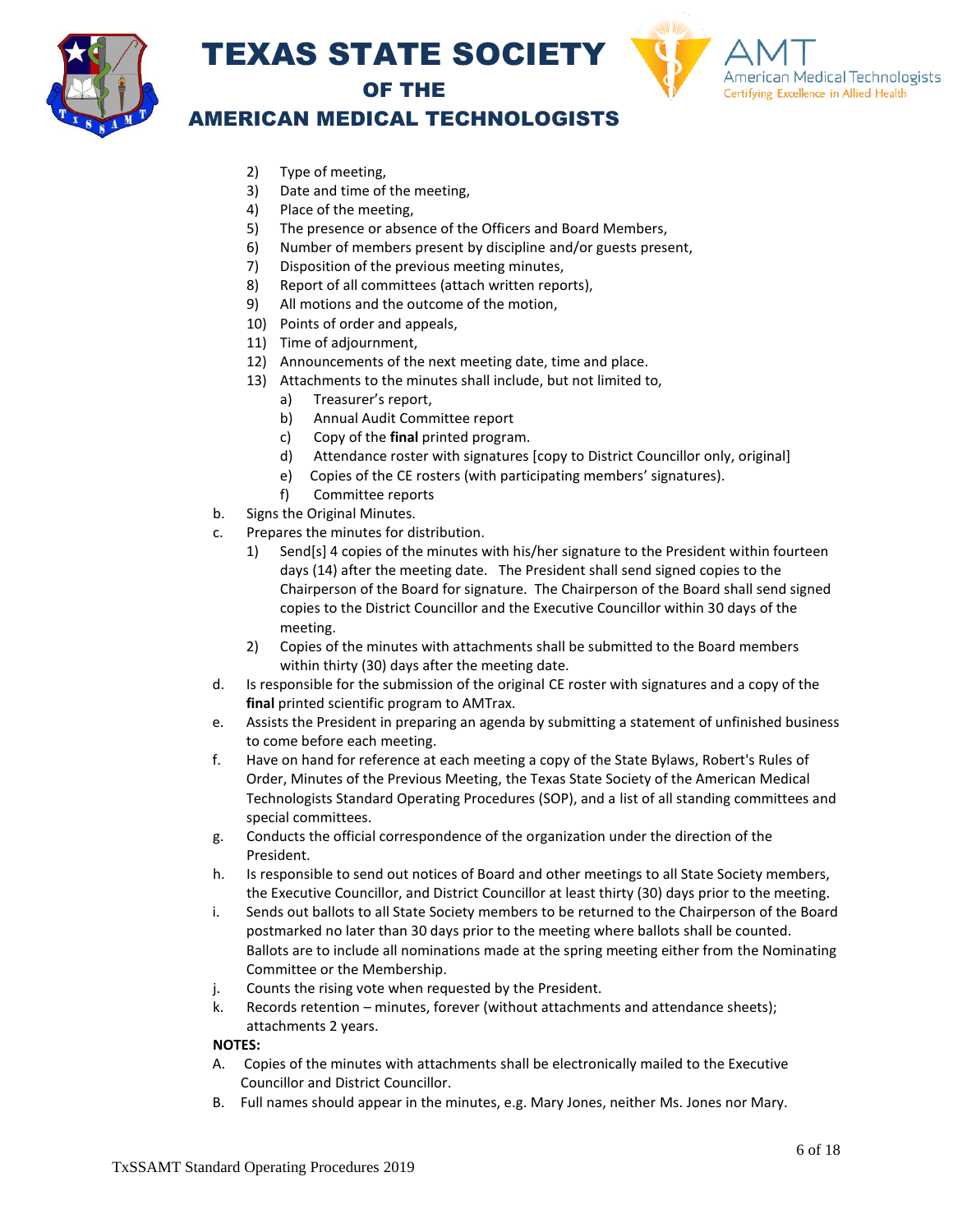



### AMERICAN MEDICAL TECHNOLOGISTS

### E. **TREASURER**

- 1. The Treasurer shall know the AMT principles, benefits, and function and inform the state members. The Treasurer must be familiar with State and National Bylaws, the Texas State Society of the American Medical Technologists Standard Operating Procedures (SOP) and the *AMT State Officers Manual*.
- 2. The Treasurer is elected by the membership for a period of two years with the election being held on even years.
- 3. Duties
	- a. Shall be responsible for conducting the office in strict accordance with National and State Society Bylaws, the Texas State Society of the American Medical Technologists Standard Operating Procedures (SOP), and the administrative policies outlined in the *AMT State Officers Manual*.
	- b. Shall promote the best interests of both the State Society and AMT and cooperate and communicate with its Officers, Councillors, and members.
	- c. Shall be accountable to the President for all State Society or National property in their possession.
	- d. Shall be accountable for all funds and financial records of the State Society, and shall prepare a financial statement to be submitted with the minutes of each meeting.
	- e. Shall receive, properly document, and deposit all funds belonging to the State Society, maintain the proper accounts of the State Society, and file canceled checks and vouchers covering all disbursements.
	- f. Shall prepare such financial statements and transcripts of the accounts as directed by the President.
	- g. Shall reconcile the State Society records with the State Society's bank account from National AMT Central Banking on a monthly basis, and document the reconciliation on the state financial statements mailed from National AMT Central Banking.
- 4. Procedures:
	- a. Receives all moneys and shall ascertain that a receipt for all moneys received is issued. All deposits shall be noted in the check register, and the balance brought forward to reflect the current balance on hand.
	- b. Deposit all moneys received in the State Society's bank account within the National AMT Central Banking account.
	- c. Disburses money only by check. Each reimbursement request and credit card remittance request must be signed by two authorized signatures, any combination of two (2): Treasurer, President, Vice-president or District Councillor. Each check written must be accompanied by a voucher itemizing expenses.
	- d. Shall provide a financial statement at each Board and Business meeting which includes the total balance on hand at the beginning of the year, receipts, disbursements, and total balance as of the date of the report. The treasurers' report shall include
		- 1) a breakdown of disbursements and income by category from January 1, 20XX to date, to reflect the current cash on hand of the State Society.
		- 2) an itemized financial report (income and expense) of the two previous State Society meetings, which shall be entered in the minutes.
		- 3) an itemized financial report of the income and expenses of the current State Society meeting, which shall be entered in the minutes.
		- 4) if the Treasurer's report is presented at the first meeting of the calendar year, a financial statement of the preceding calendar year from January 1, 20XX to December 31, 20XX shall be included.
		- 5) National AMT Central Banking debit cards are issued to the President and Treasurer.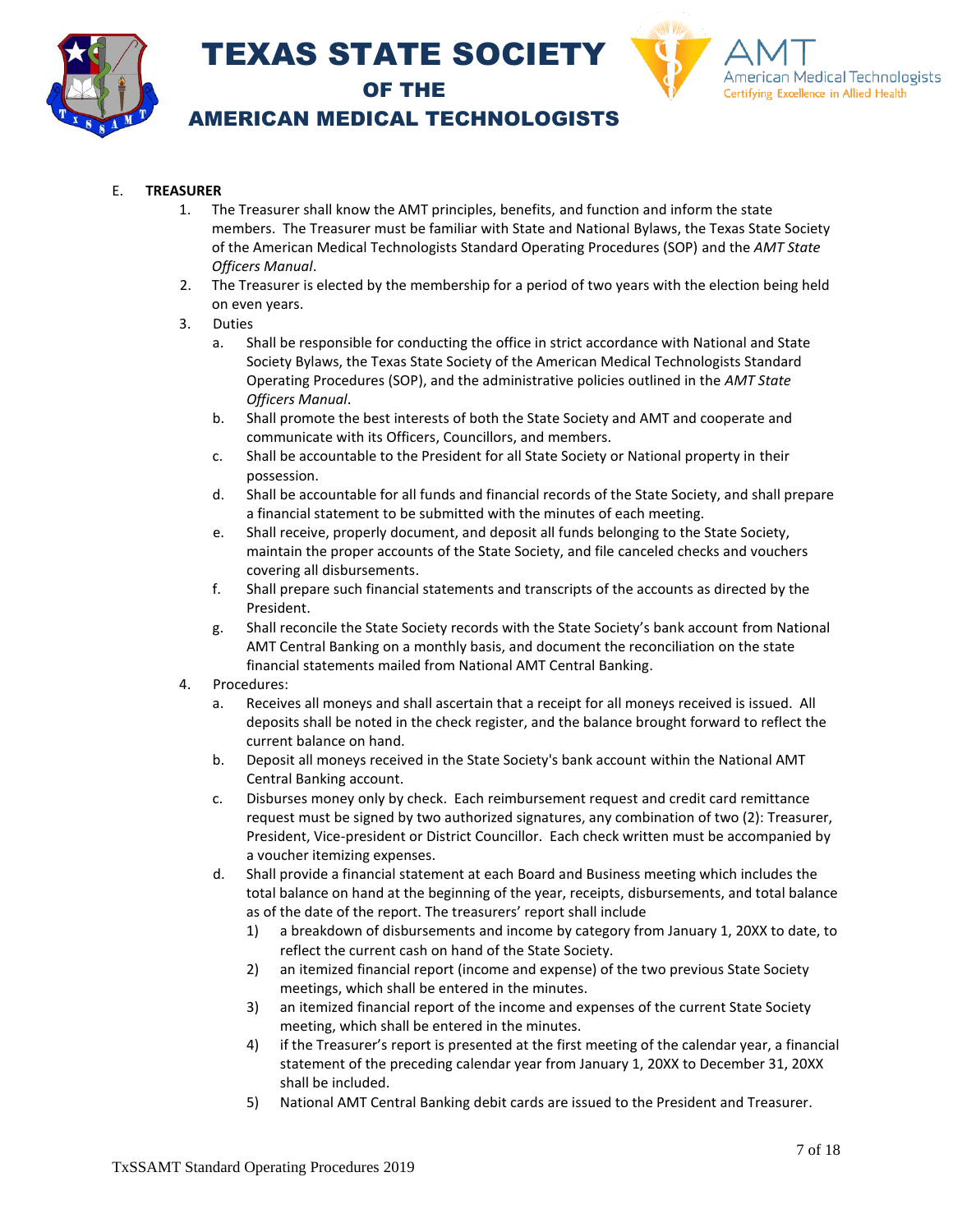



### AMERICAN MEDICAL TECHNOLOGISTS

- e. Shall present the financial records to the Audit Committee to be audited at the fall meeting, including the bank statements, vouchers, and general ledger or computer summaries since the time of the last audit.
- f. Prepares an annual budget for approval by the Board of Directors. This budget is prepared using the previous year's annual Treasurers' report and estimating known expenses and income for the coming year.
- g. Maintains an accurate and detailed account of all moneys received and paid out.
- h. Preserves all reimbursement request and credit card remittance request, receipts, bank statements, and cancelled checks.
- i. Monthly reconciliation shall include a comparison of the deposits, checks and fees recorded in the check register against the monthly bank statement. Discrepancies shall be investigated and reconciled.
- j. NSF checks, closed account checks or other income returned by the bank shall be followed up with a telephone call or letter. All efforts to receive the funds due should be pursued by the Treasurer with the help of National AMT Central Banking bookkeepers.
- k. The Treasurer is responsible for the cash box at all state meetings. It is the responsibility of the Treasurer to secure a safety deposit box at the hotel where the meetings are held, and to make certain there is not an excess of cash in the cash box during the meeting. Cash shall be periodically removed from the cash box and placed in the safety deposit box.
- l. Shall retain records reports and bank statements for 7 years.

### F. **PUBLICATIONS EDITOR**

- 1. The state Publications Editor shall know the AMT principles, benefits, and function and inform the state members. The state Publications Editor must be familiar with State and National Bylaws, the Texas State Society of the American Medical Technologists Standard Operating Procedures (SOP) and the *AMT State Officers Manual* and shall obtain a current copy of the *AMT Editor's Manual*.
- 2. The state Publications Editor is appointed by the President and approved by two-thirds majority vote of the Board of Directors.
- 3. Duties
	- a. Responsible for conducting the office in strict accordance with National and State Society By-Laws, the Texas State Society of the American Medical Technologists Standard Operating Procedures (SOP) and the administrative polices outlined in the *AMT State Officers Manual*.
	- b. Shall promote the best interests of both the State Society and AMT and cooperate and communicate with its Officers, Councillors, and members.
	- c. Shall be accountable to the President for all State Society or National property in their possession.
	- d. Shall publish the State Society publication, THE NEW TEXAN, a minimum of two times annually.
	- e. Shall send the State Society publication to all state members, AMT National Board members, Executive Councillor, District Councillor, all State Society Editors, National Publications Committee, Publications Chairpersons, and advertisers, if any.
	- f. Shall compile a publications report for the State Society President prior to the state Board of Director's meeting, to be included with the meeting minutes.
	- g. Shall Chair the State Society Publication Committee.
	- h. Shall attend the Editor's Workshop, if attending AMT Annual National Convention.
	- i. Shall pass along the *AMT Editor's Manual* and all editorial correspondence to the new Publications Editor.
- 4. Procedures
	- a. Communicates effectively with the AMT Publications Committee, AMT Home Office, and State Society Officers.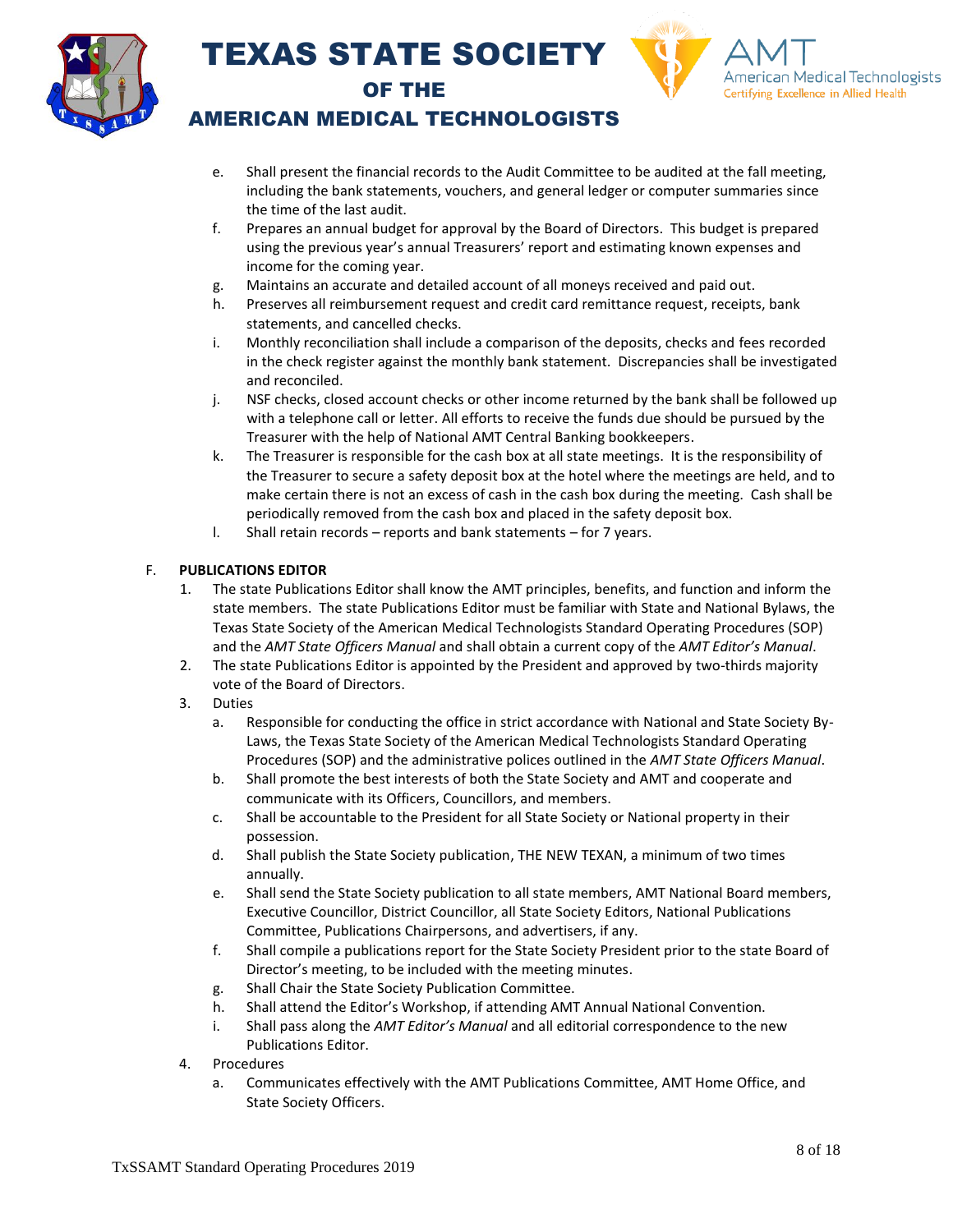



### AMERICAN MEDICAL TECHNOLOGISTS

- b. Reviews all articles and advertisements submitted for publication for spelling, grammar, and technical accuracy and publishes those items appropriate for the State Society Publication.
- c. Submits CE articles to AMT Director of Education for approval before publication.
- d. Make arrangements with a printer to typeset, print, and mail the state publication.
- e. Distribute the State Society publication at least two times a year in a timely manner to meet the required publication deadlines of
	- 1) May 15,
	- 2) August 31 (optional), and
	- 3) November 15.
- f. Organizes the State Society Publication to meet the requirements of the publication as specified in the *AMT Editor's Manual*.
- g. Utilizes the AMTrax Continuing Education numbering system for all articles published and seminars presented for CE credit. The number shall consist of the Texas state code of 31, followed by each numbered article beginning with 300 at the beginning of the year. The last two digits are the year the article was published or seminar presented. The format is 31-3XX-YY.
- h. The editor is responsible for posting the publication on the State Society website by the following dates: first issue May 15, last issue November 15. A mass email request will be sent via the AMT email address for notification to all state members that the new publication has been added to the website.
- i. Record retention hard copy forever

### **V. COMMITTEES**

### A. **APPOINTMENT**

- 1. The President shall appoint chairpersons to all standing and special committees, with the majority vote approval of the Board, at the first Board meeting of the year.
- 2. Shall promote the best interests of both the State Society and AMT and cooperate and communicate with its Officers, Councilors, and members.
- 3. Shall be accountable to the President for all State Society or National property in his/her possession.
- 4. Shall submit reimbursement request and receipts for reimbursement of expenses to the Treasurer within 90 days of incurring the expense.
- 5. Additions and deletions of committee and/or appointments shall be made by the President with the majority vote approval of the Board of Directors.
- 6. Committee chairs shall receive complimentary state meeting registration.

#### B. **MEMBERSHIP/STUDENT ACTIVITIES COMMITTEE**

- 1. The Membership/Student Activities Committee is a mandatory standing committee of the State Society, under the direct supervision of the President, and all officers and members are on this committee.
- 2. To recruit new members and maintain current members.
- 3. Issue State Society Membership certificates, vouchers for a free state conference registration and letters of congratulations to all new members who are listed on the new member list received from the AMT Home Office.
- 4. Answer questions about the organization and its benefits.

### C. **NOMINATING COMMITTEE**

- 1. The Nominating Committee is a standing committee of the State Society.
- 2. It shall consist of a chairperson and a minimum of 2 other State Society members in good standing.
- 3. They shall meet prior to the last Business meeting in the year before the election of State Society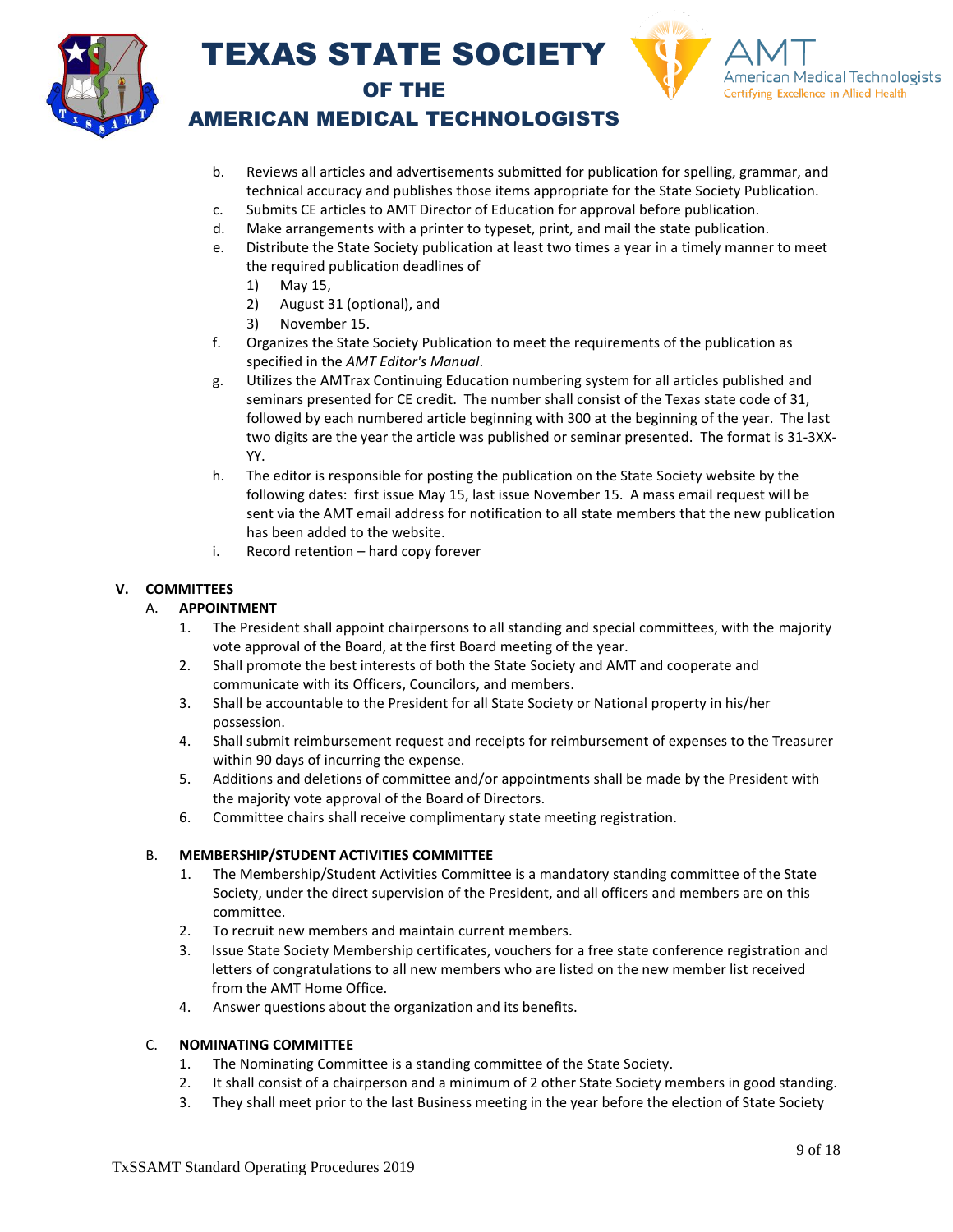



### AMERICAN MEDICAL TECHNOLOGISTS

officers, usually at the spring meeting.

- 4. They shall carefully select candidates for nomination to the State Society offices, by reviewing the qualifications of all members who have expressed an interest in holding an office.
- 5. All interested candidates must meet with the committee members to be considered for an elected position.
- 6. They shall keep in mind the importance of choosing candidates who are best qualified by their past State Society experience as well as their concern for the best interest of the State Society.
- 7. They should select nominees from among those who regularly attend State Society meetings.
- 8. They shall interview each candidate informing them of the duties and responsibilities of the office in which they have expressed an interest.
- 9. They shall present its recommendations to the membership at the Spring Business meeting.

### D. **CONVENTION COMMITTEE / SCIENTIFIC COMMITTEE**

- 1. The Convention Committee shall plan and direct the operations of the Texas State Spring and Fall conferences.
- 2. The Convention Committee shall make the necessary arrangements for a successful conference.
- 3. Convention Chair shall help select a Host for the conference site.
- 4. The Convention Chair shall make recommendations of possible conference sites to the Board of Directors. Site selection can be determined by the availability of a host(ess), hotel, transportation, speakers, etc. The Board of Directors shall direct the Convention Chair to possible sites for consideration.
- 5. The Convention Chair or designee may contact the site Visitors and Convention Bureau for assistance in locating a hotel, speakers, etc.
- 6. The Convention Chair or designee shall negotiate with the hotel for the best possible rates. The President or designee shall sign the contract with the hotel for the conference. The final original contract shall be sent to the State Society secretary for record retention.
- 7. The Convention Chair or designee shall be the key contact person with the hotel staff before and during the conference.
- 8. The host(ess) or the Convention Committee shall arrange the scientific programs for the State Society conference. Normally, the sessions should range from 1 to 2 hours each. Each session should provide continuing education for the membership. Programs should cover the disciplines of AMT and be of interest to the membership. **The final program shall be approved by the AMT Director of Education before publication.**
- 9. The Convention Chair or designee shall have the program, name tags and registrations forms typed and/or printed. The program shall include the Continuing Education Provider Number of 827701, the number of CE hours for each session, and the AMTrax CE session numbering system for each session. The program, the program registration, and conference hotel registration forms shall be mailed to the membership at least 30 days prior to the meeting.
- **NOTE:** The AMTrax CE numbering system comprises of the state code (31 for Texas), a three digit number for each session, and the year of the meeting. The three digit code shall start with 100 for the Spring meeting, and 200 for the Fall meeting. An example of a Spring session is 31-1XX-YY. A Fall session would be 31-2XX-YY. Each session must have a unique number.
- 10. The host(ess) or the Convention Committee shall arrange the meals and social events and obtain the state President's approval for purchase of food and beverages.
- 11. The Convention Chair, host(ess), or designee shall
	- a. receive all pre-registration forms and fees
	- b. issue receipts for all money received
	- c. set up registration packets including name tags
	- d. establish room assignments for each session
	- e. assign CE hours and session unique CE numbers for each session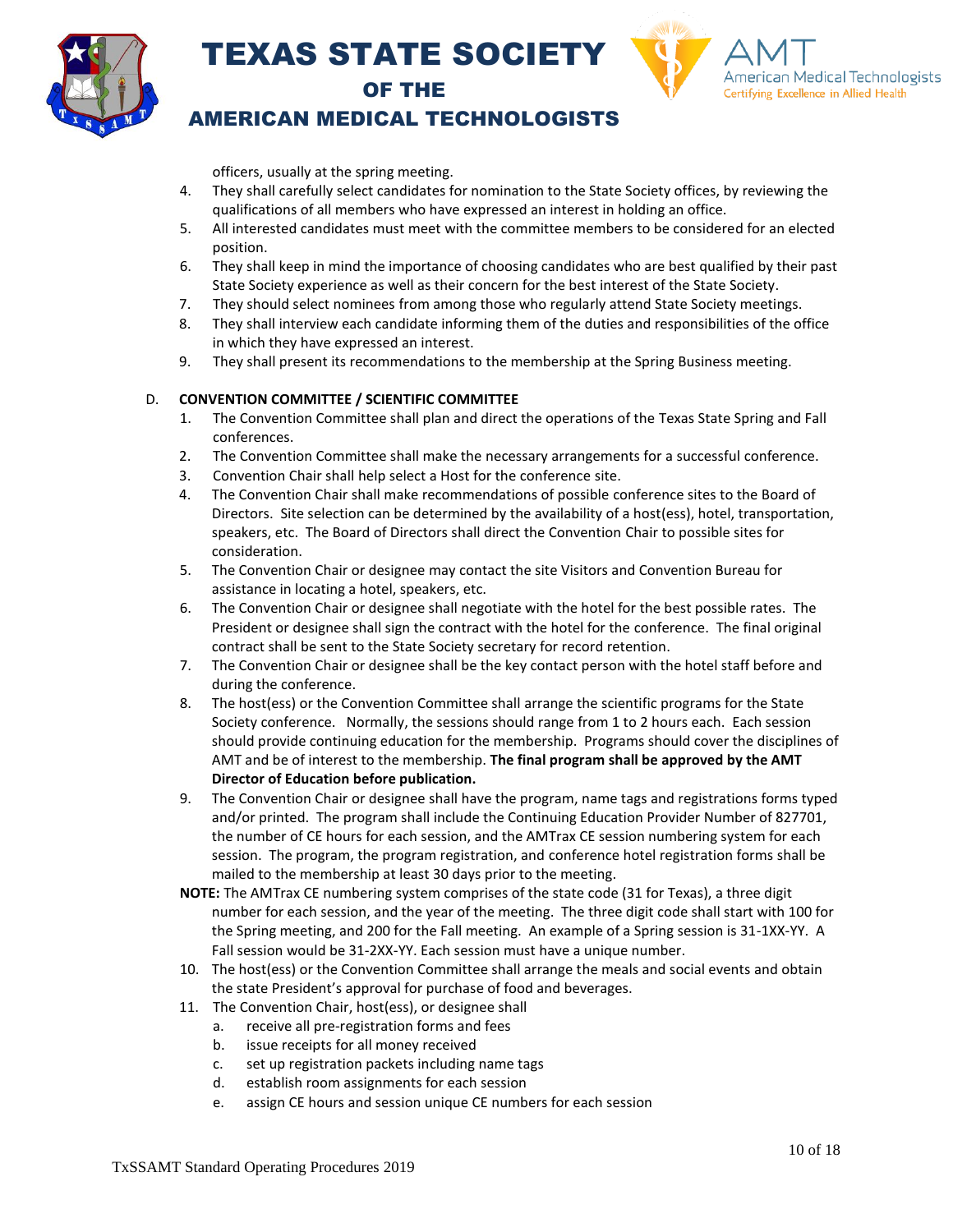



### AMERICAN MEDICAL TECHNOLOGISTS

- f. arrange for session moderators, and brief moderators on their duties (introduce speaker, ensure all attendees sign the AMTrax CE attendance roster, thank speaker and present gift, and turn in all forms to the President for submission to AMTrax).
- g. set up moderator packets
- h. set up speaker packets including name tags
- i. obtain speaker gifts, etc.
- 12. The Convention Chair or designee shall ascertain that each speaker has the requested audio visual aids.
- 13. The Convention Chair/Scientific Chair and host(ess) shall receive complimentary state conference registration.
- 14. The State conference registration fees shall be waived for state past-presidents, Hall of Fame inductees and 50year + members.
- 15. The State conference Chair shall receive 2 nights hotel cost plus roundtrip mileage during the Spring and Fall TxSSAMT conferences, unless the hotel rooms are complimentary as a provision of the contract.
- 16. The Convention Chair or Convention Committee shall send all speakers Thank You notes.
- 17. The Convention Chair or designee shall assist the President to submit one copy of the CE roster to AMTrax and maintain a copy for two years.

### E. **AUDITING COMMITTEE**

- 1. The Audit Committee is a standing mandatory committee of the State Society.
- 2. The Audit Committee consists of three (3) to five (5) members in good standing, excluding state Officers, to review the financial statements and procedures and financial records of the State Society.
- 3. Before the financial records are transferred to a new Treasurer and/or at the Fall Meeting and in the presence of Treasurer (and past Treasurer as necessary) the Audit Committee shall review the
	- a. State Society vouchers
	- b. Bank statements
	- c. reimbursement request and credit card remittance request
	- d. General ledger and/or computer printouts, as applicable, since the last audit
- 4. The Audit Committee shall verify that each disbursement has the appropriate documentation, reimbursement request and credit card remittance request and/or receipt of expense, that the bank balance has been verified, etc.
- 5. A signed dated notation should be placed in the State Society's check register that an audit was performed.
- 6. A statement as to the accuracy of the accounts shall be made, signed by the members of the Audit Committee, and presented to the membership during the Business Meeting. It shall be attached to the permanent State Society records.
- 7. A copy of the signed audit report must be sent to the AMT Home Office, Executive Councillor, and District Councillor with the Business meeting minutes.
- 8. Time frame: The inspection and review shall be conducted as follows:
	- a. Annually, at the regularly scheduled fall meeting
	- b. At the time the newly elected officers take office

c. At any time a change in the office of the treasurer occurs. An inspection and review of the treasurer's records must be made prior to the transfer of the records from one individual to another.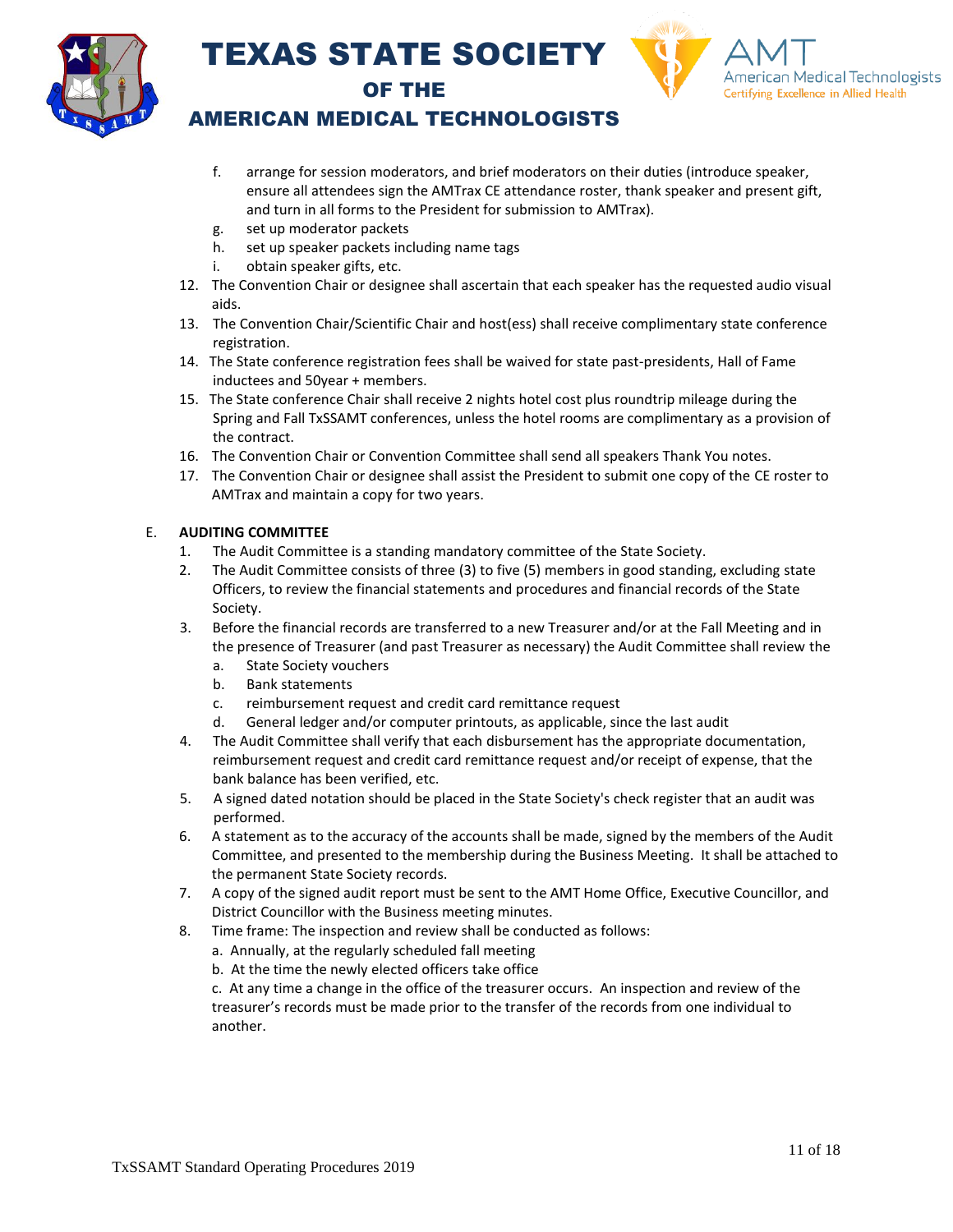



### AMERICAN MEDICAL TECHNOLOGISTS

### F. **AWARDS COMMITTEE**

- 1. The Awards Committee is a standing committee of the State Society.
- 2. The Awards Committee shall nominate state members for the national awards in accordance with the national guidelines published in the *AMT State Officers Manual*, including:
	- a. Technologist of the Year, Registered Medical Assistant, Registered Phlebotomy Technologist of the Year, 1 member from the State Society whose dues are current.
	- b. Exceptional Merit Award, 1 member from the State Society whose dues are current, has been recipient of Distinguished Achievement Award at least four (4) full years from the year on the Distinguished Achievement Award plaque and
	- c. Distinguished Achievement Award, 1 member from the State Society whose dues are current for every 500 members of the State Society.
	- d. Pillar Award, 1 member from the State Society whose dues are current for every 500 members of the State Society.
	- e. Silver Service Award, 1 member from the State Society whose dues are current.
	- f. Cuviello Commitment to Excellence Award, 1 member in good standing who made outstanding contributions in Continuing Education at the AMT and/or the TxSSAMT level.
	- g. "Becky" Award, 1 member chosen from present or past District Councillor or AMT Board Member (3 years) who served as an officer of their state society.
	- h. O.C. "Skip" Skinner "Armed" Services Award, 1 member chosen to recognize significant contributions to their discipline, and to promoting AMT in the Uniformed Services.
	- i. Chester Dziekonski Award This \$500.00 educational grant is presented each year at the National Convention to an AMT member who is attending the National Meeting for the first time. This may be a MT, MLT, RMA, RDA, RPT, COLT, CMAS, or AHI. (May 1 deadline)
- 3. Nominations for national awards must be completed and received by the AMT Home Office by **December 1** of each year. **Refer to the AMT website for the qualification details and application for each national award. (The specific qualifications are listed on each application form).**
- 4. The Awards Committee shall nominate members for the state awards:
	- a. Outstanding Member Award of the Texas State Society of the American Medical **Technologists** 
		- 1) This award is for a member, whose dues are current,
		- 2) This award is for a member who has made specific contributions or rendered services in the field or medical, technological, or exceptional professional achievements or outstanding contributions to the field of medical assisting, dental assisting, phlebotomy, and/or TxSSAMT.
	- b. Special Recognition Award
		- 1) This is an award given every other year at the discretion of the Awards Committee.
		- 2) This an award is for a member who is not currently serving on the Texas State Society Board of Directors and has provided outstanding service to the State Society.
	- c. Texas Hall of Fame. An award presented to a TxSSAMT member for a lifetime of achievements and contributions to AMT and TxSSAMT.
- 5. The Awards Committee is to carefully select candidates for consideration for awards keeping in mind the qualifications for each award and the importance of choosing those members who are best qualified by their contributions to the AMT, the State Society, and their profession.
- 6. The Award Committee shall meet at the Fall Meeting to select members for National awards.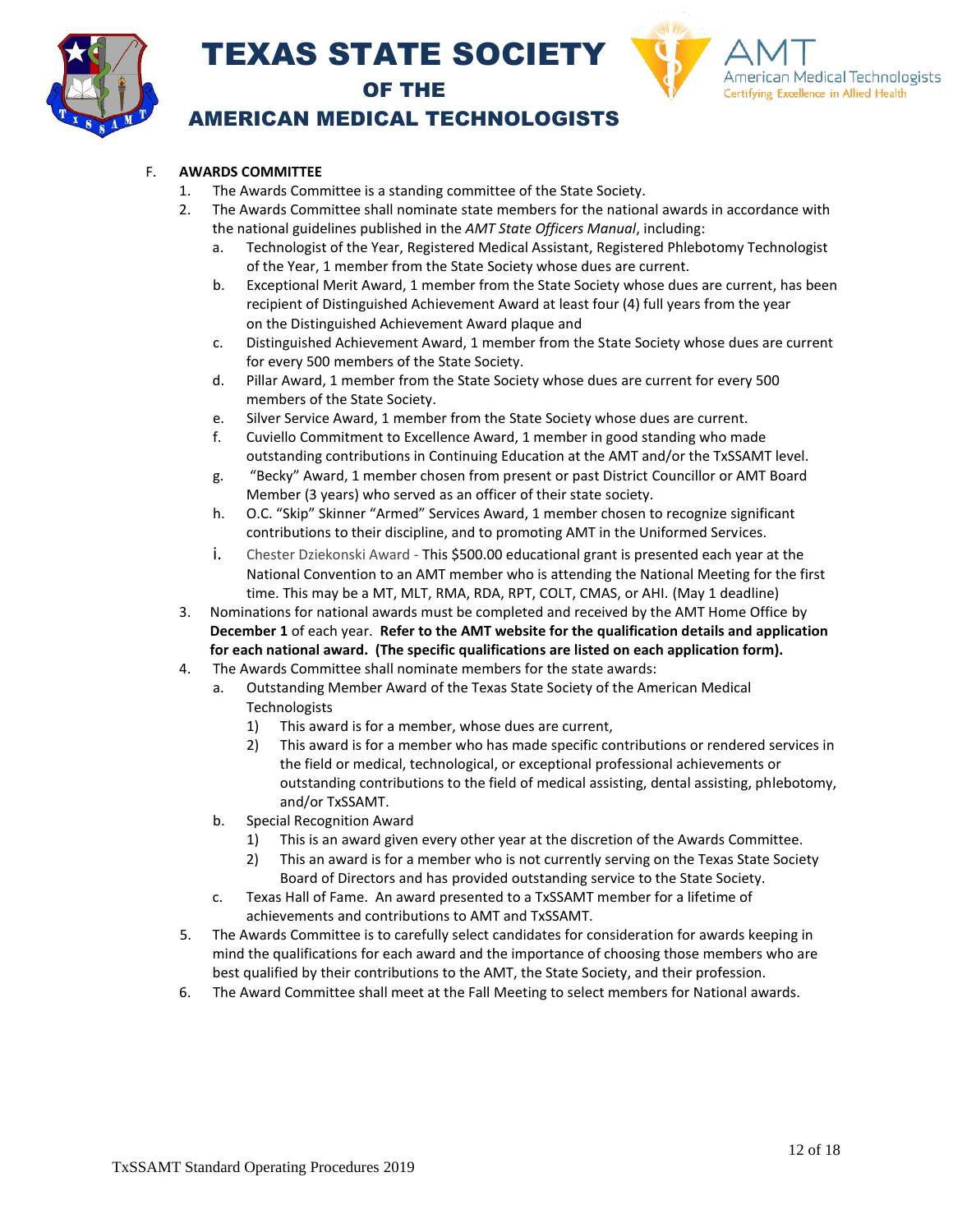



### AMERICAN MEDICAL TECHNOLOGISTS

### G. **PUBLICATIONS COMMITTEE**

- 1. Reviews all articles and advertisements submitted for publication for spelling, grammar, and technical accuracy and publishes those items appropriate for the State Society publication.
- 2. May at their discretion employ a graphic designer to format the State Society publication.
- 3. Organizes the State Society publication, THE NEW TEXAN, to meet the requirements of the publication as specified in the *AMT Editor's Manual*.
- 4. Journal Requirements (**Refer to the latest copy of the** *AMT Editor's Manual* **for additional**

### **requirements.)**

- a. Cover
	- 1) Publication Name
	- 2) State Society Name
	- 3) Volume Number (number of years the state has been publishing)
	- 4) Issue number (number of issues in the present calendar year)
	- 5) Date (month and year or season and year)
	- 6) Official AMT Logo, most recent approved
	- 7) State designed logo (optional)
- b. First or Second Page
	- 1) State Officers including contact information
	- 2) State Board Members including contact information
	- 3) District Councillor including contact information
	- 4) Judiciary Councillor including contact information
	- 5) The Editor including contact information
	- 6) AMT website address
	- 7) Journal Policy
- c. Other Requirements
	- 1) President's Message
	- 2) District Councillor's Message
	- 3) Editor's Message
	- 4) Announcements of future meetings and activities on state, district, and national levels
	- 5) State Society news, i.e. Committee activities, photos, awards etc.
	- 6) Publication Information
	- 7) Advertising Information, if applicable
	- 8) Table of Contents
- d. Optional Items
	- 1) Secretary's Message (not a copy of the minutes)
	- 2) Articles on management and/or human relations
	- 3) Student Articles
	- 4)
	- 5) Delegates' Report
	- 6) Scientific Articles
	- 7) Photographs
- 5. Items suggested in each issue include:
	- a. Volume 1, Spring (May 15 deadline)
		- 1) Spring/Fall Meeting Advertisement
		- 2) Spring/Fall Meeting Registration Form
		- 3) National Meeting Announcement
		- 4) Pictures of Fall/Spring meeting
		- 5) Report on Fall/Spring Meeting
		- 6) Recognition of State Award Winners
	- b. Volume 2, Summer (August 31, optional)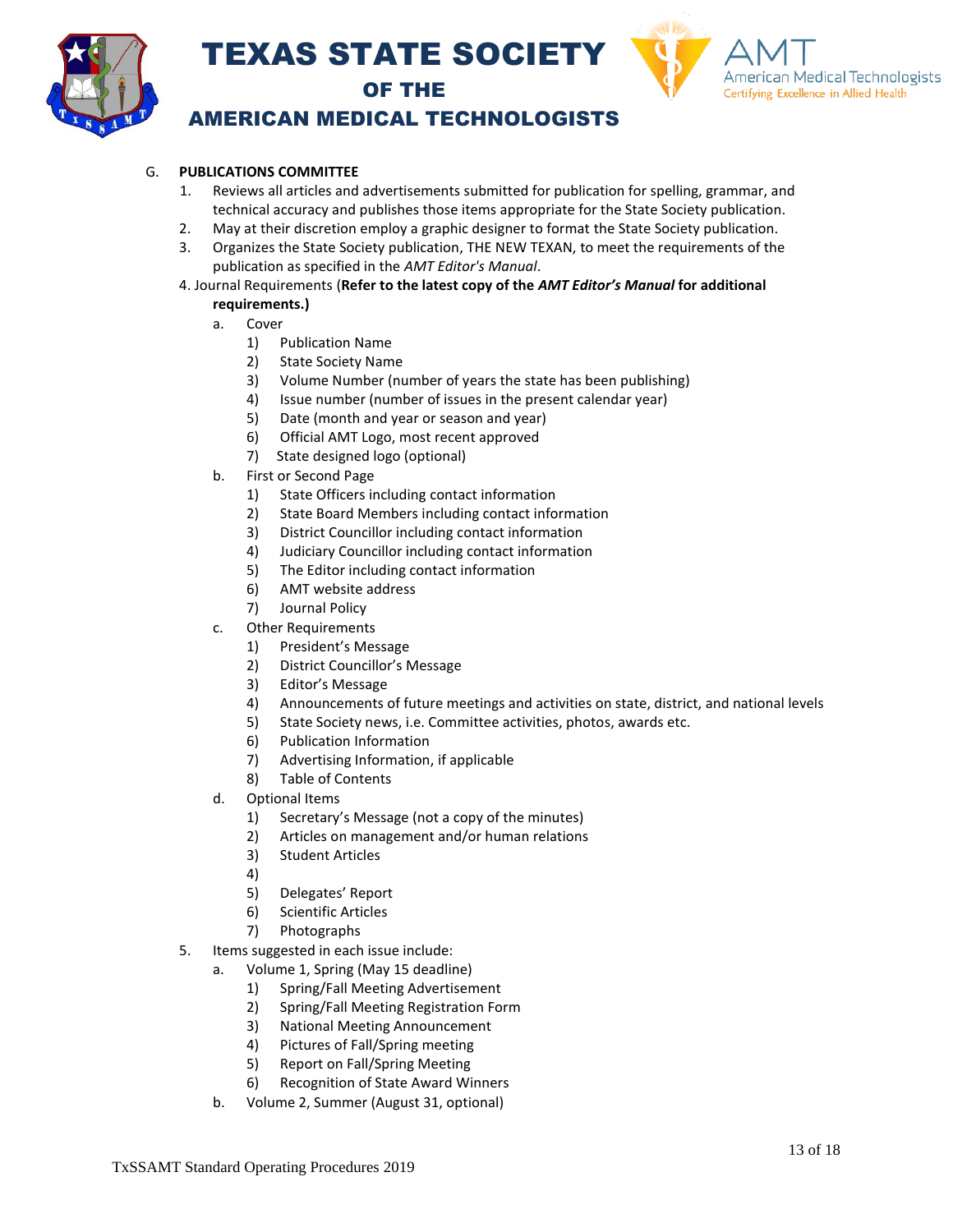



### AMERICAN MEDICAL TECHNOLOGISTS

- 1) Fall or Spring Meeting Advertisement
- 2) Fall or Spring Meeting Registration Form
- 3) National Medical Assistance Week
- 4) National Educational Program & Meeting
- 5) Pictures of National meeting
- 6) Delegate Report
- c. Volume 3, Fall (November 15 deadline)
	- 1) Fall/Spring Meeting Advertisement
	- 2) Fall/Spring Meeting Registration Form
	- 3) National Medical Laboratory Week
	- 4) Pictures of Fall/Spring meeting
	- 5) Report on Fall/Spring meeting
	- 6) Election Report, if applicable
- 6. The Editor, or designee, shall attend the Publications Committee meeting at the AMT National meeting.

### H. **PUBLICITY COMMITTEE**

- 1. The Publicity Committee is to the keep the State Society before the public eye.
- 2. Provides the media with information about the State Society activities by contacting newspapers, television stations, and radio stations about upcoming conventions and meetings.
- 3. Provides local hospital public relations departments, colleges and proprietary schools and area health care industry with information about the State Society activities including conventions and meetings.
- 4. Sends news to the AMT office for use in National publications.

#### I. **LEGISLATIVE COMMITTEE**

- 1. The Legislative Committee is a standing committee of the State Society.
- 2. Obtains a list of the names and official addresses of the State Senators and Representatives including the members of the committees on education, occupations and professions, and public health.
- 3. Annually submits a copy of the list of State Senators and Representatives and the name and address of the Chairperson of this committee to the Judiciary Committee and Home Office of AMT. This shall be done prior to the first day of January of each calendar year.
- 4. When necessary, communicate with your US Senators, Congressmen, and State Legislators, either supporting or opposing legislation as the best interest of the State Society and AMT. AMT position papers are available from the Judiciary Councillor.
- 5. Obtains copies of any legislative bills filed in the state legislative pertinent to AMT members and forwards a copy to the Judiciary Committee, AMT Home Office, and President of the State Society.
- 6. Reports any legislative activities to the membership at the Business meeting.

#### J. **SCHOLARSHIP/WRITING AWARDS COMMITTEE**

- 1. Raymond Schiffer Scholarship Award
	- a. The Committee shall nominate students in an appropriate allied health training program for a scholarship award.
	- b. The Committee is to carefully select candidates for scholarship awards.
	- c. The Committee shall keep in mind the importance of choosing candidates who are best qualified by their academic accomplishments and school activities.
	- d. The Committee shall review each application of each candidate.
	- e. The Scholarship Committee shall present its recommendations to the Board for approval.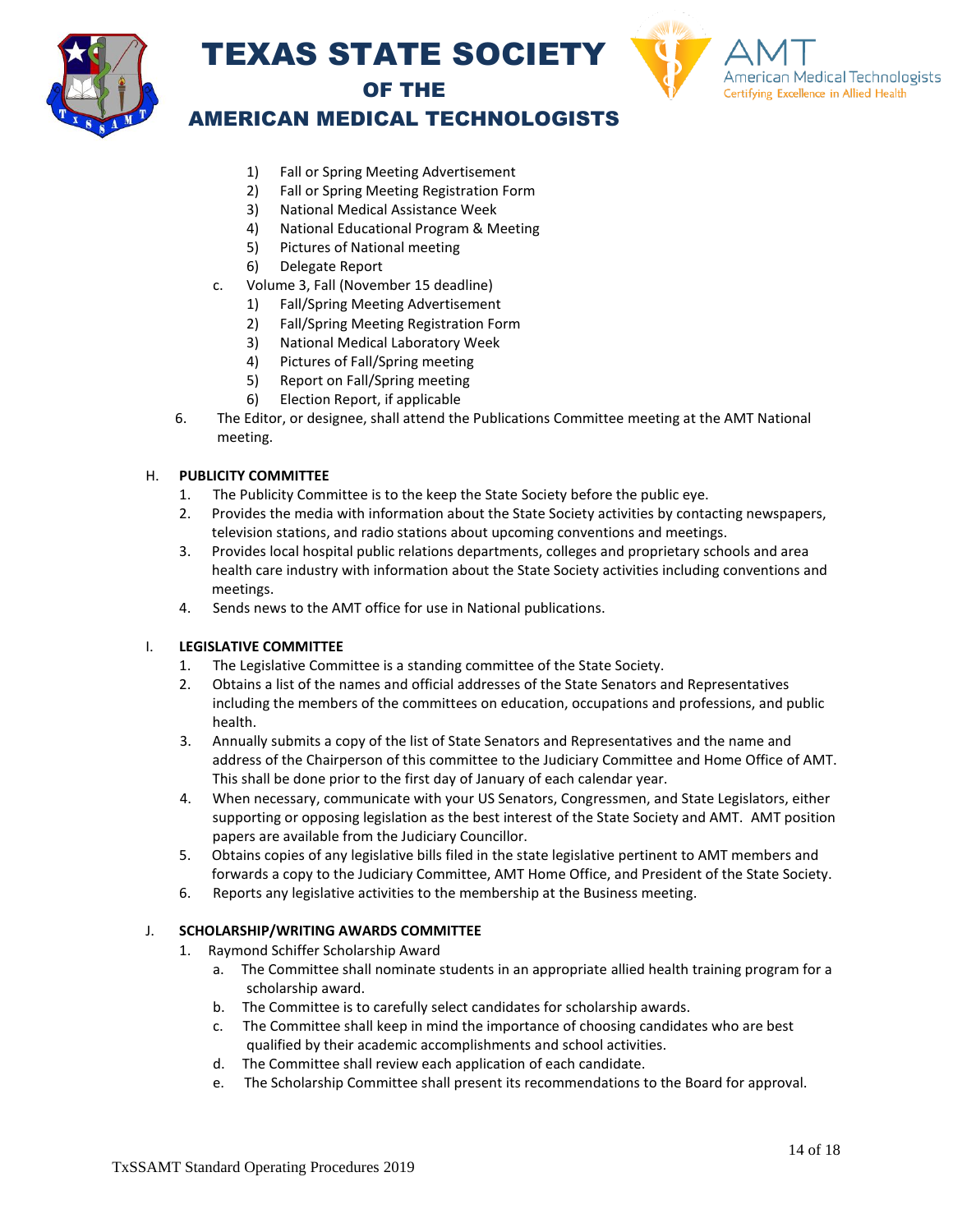



### AMERICAN MEDICAL TECHNOLOGISTS

- 2. Bonnie Mahannah Writing Award
	- a. The Committee shall nominate and review articles presented by students in appropriate allied health training programs, or from members in good standing.
	- b. The Committee is to carefully select candidate's articles for writing awards.
	- c. The Committee shall only consider articles that would be of interest to the TxSSAMT general membership and shall meet the following minimal criterion:
		- 1) Type written, double spaced, with one inch margins on all sides.
		- 2) Legible font such as Times New Roman, 12 pt.
		- 3) Cover page or a header on the first page with name, school name or member number, title of the paper and date.
		- 4) Creditable sources used and properly cited.
		- 5) MLA format is preferred.
		- 6) Ten multiple choice questions provided, with answers, for CE credit.
	- d. The Writing Award Committee shall present its recommendations to the Board for approval.

### K. **CONTINUING EDUCATION (CE) COMMITTEE**

- 1. Shall be accountable to the President for all State Society or National property in his possession.
- 2. Shall communicate effectively with the State Society Officers.
- 3. Shall receive and grade the Continuing Education CE article Forms as published in the Texas State Society Publication.
- 4. Shall verify that the member submitting the answer form has not already received credit for completing the CE article.
- 5. Shall notify the member of the test results, indicating CE unique number, title and number of hours received, if passing, or a letter indicating failure(s) as applicable.
- 6. Shall update the State Society CE member roster record (spreadsheet) with article names, numbers and member scores.
- 7. Shall submit completed state society CE member roster record (spreadsheet) to AMTrax on a biannual basis.
- 8. Any archived articles dating from 5 years to the current year may be submitted for CE credit.

#### **VI. EXPENSES OF THE ORGANIZATION**

- A. The Treasurer or approved designee shall pay the bills of the organization.
- B. Expenses to be paid by TxSSAMT:
	- 1. Officer and Board members' travel expenses at reimbursement rate set by National AMT standard protocol for each mile traveled to and from a location required by the officer or Board member to carry out the organization's business.
	- 2. Officer and Board members' meal or per diem expenses at \$20 (twenty dollars) a day.
	- 3. Officer and Board members' lodging expenses at a rate of the hotel daily rate established for the State Society as required for the organization's business.
	- 4. Officer and Board members' postage and stationery expenses required in carrying out the business of the State Society.
	- 5. Members' and committee chairs' expenses for carrying out the business of the State Society as directed by the President and/or Board.
	- 6. Suppliers for services, supplies, and equipment for the State Society, i.e. stationery supplies, officer plaques, host(ess) gifts.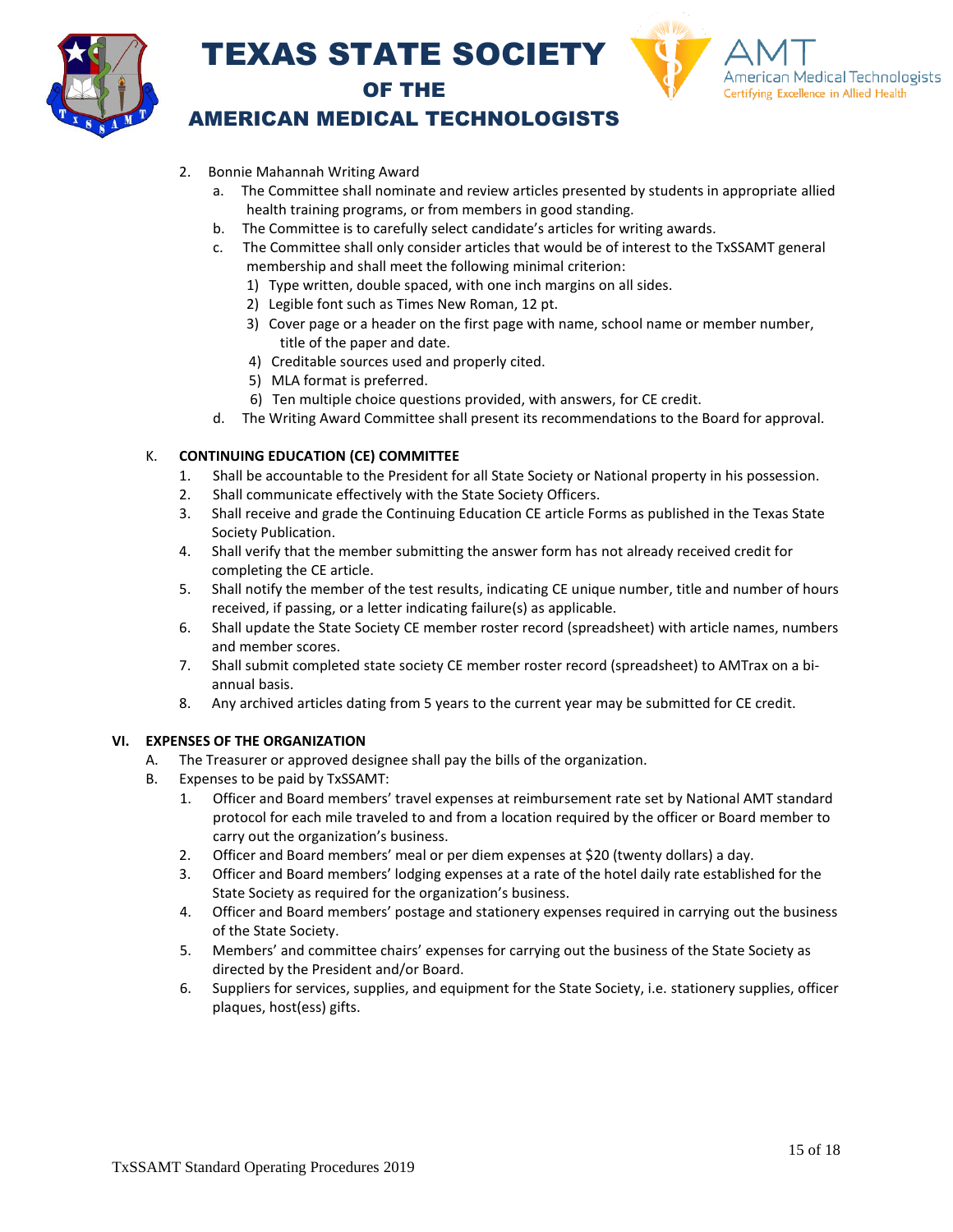



### AMERICAN MEDICAL TECHNOLOGISTS

### **VII. BALLOTING**

- A. The Secretary, or designee, is responsible to print and mail the ballots to all Texas State Society members on the most current address listing from AMT Home Office prior to the Fall meeting in which officers are to be elected. Ballots shall be returned to the Chairperson of the State Society Board postmarked no less than 30 days prior to the last meeting of the election year. Refer to the *AMT State Officers Manual* for specifics of what is required on a ballot.
- B. Ballots are to include the first name and last name of candidate. Officers nominated at the Spring Meeting either from the Nominating Committee or the membership and a blank line for write-in candidates.
- C. Instructions on the Ballots shall include that the members are to return the ballots to the Chairperson of the State Society Board postmarked no later than 30 days prior to the Fall meeting.
- D. The Chairperson of the State Society Board shall verify that the ballots are from members currently in good standing by making sure the address label is on the ballot and the ballot is not a photocopy.
- E. The Chairperson of the State Society Board and 2 appointed members who are currently on the AMT mailing list shall count all the ballots.
- F. Candidates may have a person to be present as a watcher on the day of tally. Candidates, therefore, shall be notified of the election (tally) day and the location site.
- G. The Chairperson of the Board shall report the results to the membership at the Fall Business meeting in which officers are to be elected.
- H. The ballots may be destroyed with a motion from the membership at the business meeting.
- I. A copy of the ballot is to be held as part of the permanent Secretary's record.
- J. Electronic balloting maybe an option with the help of National AMT.

#### **VIII. INSTALLATION OF OFFICERS**

A. The elected officers shall be installed during or following the Business meeting in which they were elected.

#### **IX. JOINT AMT STATE SOCIETY MEETINGS**

- A. Requirements:
	- 1. Schedule the meeting dates allowing the three (3) week time span before and after a district meeting or Educational Program and National Meeting. Individual exceptions will be considered.
	- 2. Complete and submit the "Request to Hold a Joint Meeting" form to the Executive Councillor, via the District Councillor.
	- 3. The visiting state may hold elections for state officers.
	- 4. The visiting state may hold elections for delegates to the annual business meeting. **NOTE: This must be in accordance with state Bylaws.**
	- 5. Each state meeting should be scheduled at a different time.
	- 6. CECs are to appear in the program.

#### B. **STATE SOCIETY MEETINGS HELD JOINTLY WITH A DISTRICT SEMINAR**

- 1. Petition the District Councillor for approval.
- 2. The state secretary must notify the State Society membership with a separate meeting notice. The meeting notice may be printed in the state publication provided the publication will be mailed to the members 45 days prior to the meeting.

#### **C**. **JOINT MEETINGS WITH OTHER ORGANIZATIONS**

- 1. Schedule the meeting dates using the three (3) week time span before and after the district seminar or national meeting.
- 2. Complete and submit the "Request to Hold Joint Meeting" form to the Executive Councillor via the District Councillor. **Approval is necessary before actual planning takes place.**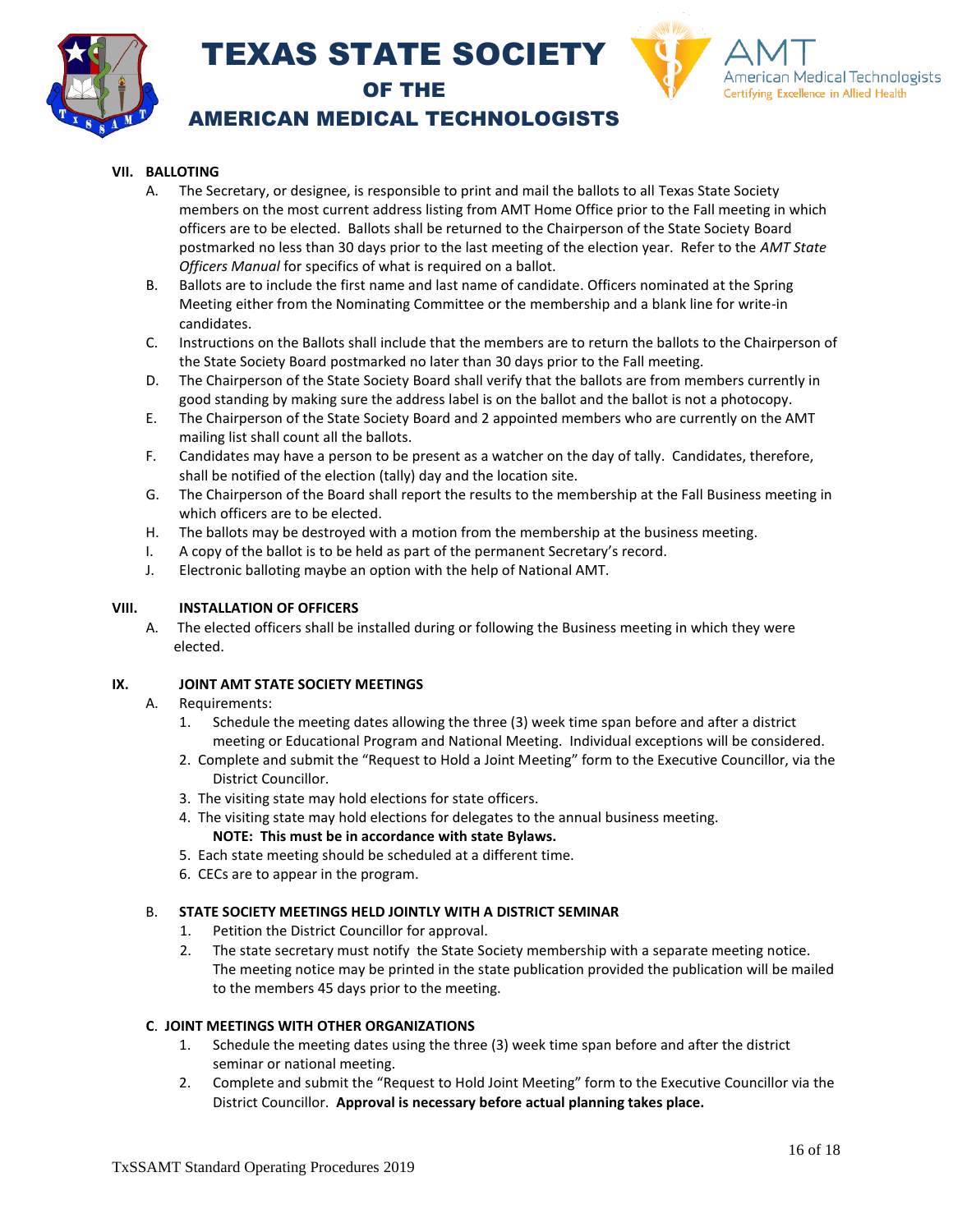



### AMERICAN MEDICAL TECHNOLOGISTS

- 3. Use the "Guidelines for Joint Meetings with Other Organizations" in the Appendix of the *AMT State Officers Manual.*
- 4. CECs are to appear in the program.
- 5. AMT state society board and business meeting times shall be published in the meeting program.
- 6. After the meeting, a financial report, breakdown of attendance and a copy of the program shall be sent to the Executive Councillor.

### **X. DELEGATES TO THE NATIONAL ANNUAL BUSINESS MEETING**

- A. The number of delegates elected is dependent upon the number of AMT members in good standing in the state. A delegate shall be a member in good standing and capable of fulfilling all the responsibilities of a delegate.
- B. Delegates shall be elected at the Texas State Society of American Medical Technologists Spring Business Meeting prior to the National AMT Business Meeting. Delegates may be added at the National Meeting by the State Society President, or designee.
- C. Delegates should have attended at least one (1) [minimum one full day] State Society Conference and Business Meeting within the 12 months prior to the election of delegates.
- D. Responsibilities:
	- 1. All delegates shall attend all the Texas State Society Delegate Meetings.
	- 2. The delegates shall elect a Chairperson for the elected delegates.
	- 3. The Chairperson shall appoint a Secretary.
	- 4. All delegates must attend the Town Hall Session at the National AMT Annual Business Meeting.
	- 5. All delegates must attend the National AMT Annual Business Meeting and shall remain until the meeting is officially adjourned.
	- 6. All delegates must be credentialed prior to the National AMT Annual Business Meeting.
	- 7. All delegates must assemble at the designated place and time as determined by the Chairperson, or designee, to enter the National AMT Annual Business Meeting together.
	- 8. All delegates must attend the District Meeting.
	- 9. All delegates must attend the Resolutions Committee meeting.
	- 10. All delegates must attend the Meet the Candidates Forum.
	- 11. All delegates must attend the AMTIE business meeting and shall remain until the meeting is officially adjourned.
	- 12. Stipend approved by the Texas State Society Board of Directors shall be prorated for attendance to the required meetings.
	- 13. The state president or one of the other delegates must attend the Publications Committee meeting, if the state editor is not present.
- E. Chairperson
	- 1. The Texas State Society delegation shall elect a Chairperson from the elected delegates.
	- 2. Responsibilities
		- a. Insure that the delegates meet all their responsibilities prior to disbursement of stipend/assistor fee.
		- b. Insure that the delegates are credentialed prior to the National AMT Business Meeting.
		- c. Appoint additional delegates as needed from state members in attendance.
		- d. Approve all changes in the delegate roster with the AMT Credentials Committee in time for all delegates to be credentialed.
- F. Disbursement of Delegate Stipend.

Stipend as determined by the Texas State Society Board of Directors shall be paid by check to all delegates that fulfill all their responsibilities after the National AMT Business Meeting. The delegate stipend is not to exceed \$150.00 to each delegate, unless the distance is in excess of 1,000 miles one way, then not to exceed \$250.00 to each delegate.